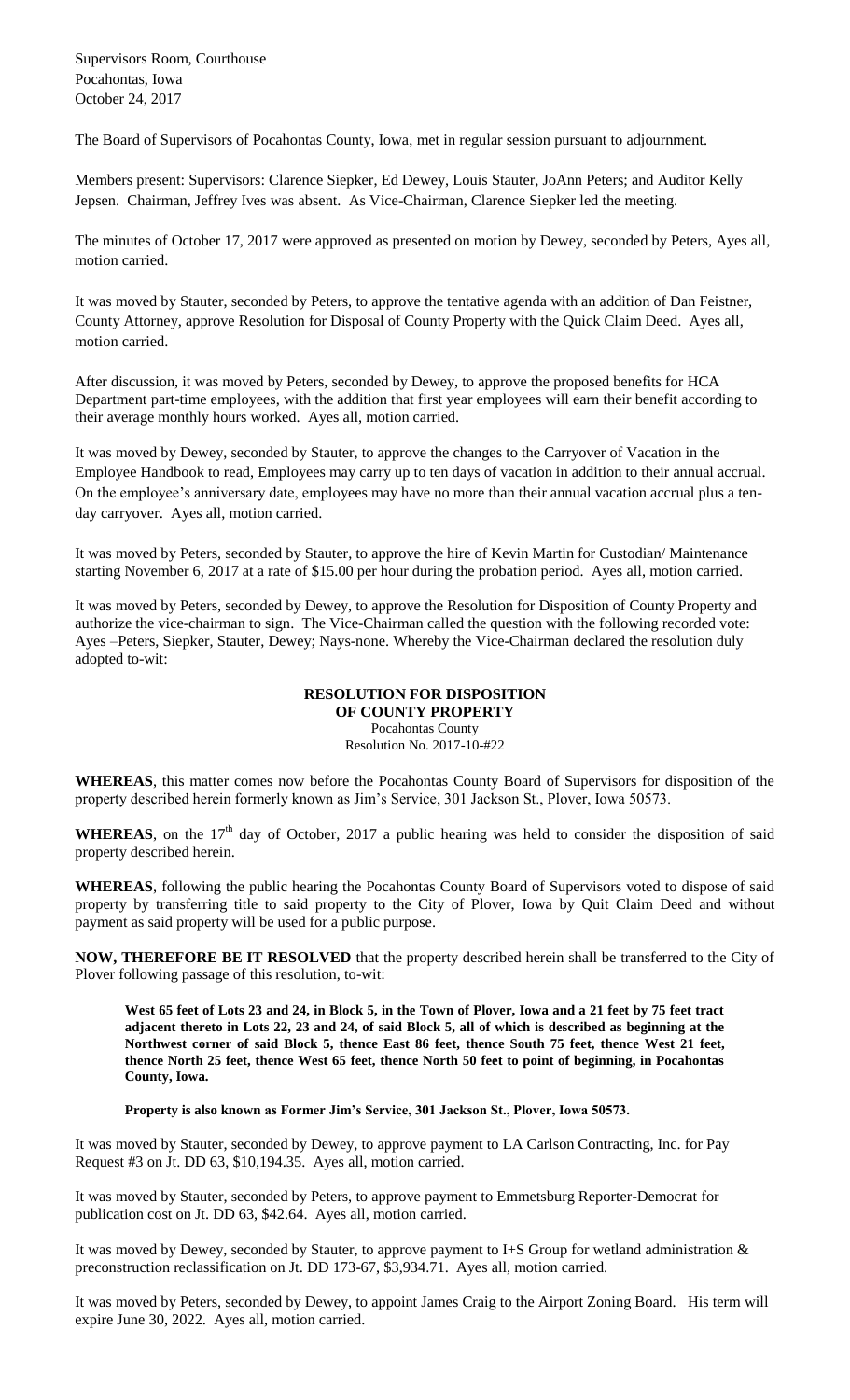It was moved by Dewey, seconded by Peters, to acknowledge receipt of Manure Management Plans: (1) Rod Wells, Finisher Farm – ID# 62483 located in the SE NE, Section 25, Newell Township, BV Co. with Timberline Farms, LLC as owner & Keith Kratchmer as contact person; (2) Gruntorad, Finisher Farm – ID# 62482 located in the NE NW, Section 34, Dover Township with C Holdings, LLC as owner & Keith Kratchmer as contact person. Ayes all, motion carried.

Auditor Jepsen spoke to the Board about the work flow in her office. She initially thought that three full-time employees would be adequate to handle all the different responsibilities but has realized that another full-time employee is needed. Dewey explained that the office used to have four full-time clerks and Stauter felt that that Jepsen was money-minded enough that she would not spend money unless she really felt like she needed it. The Supervisors gave their blessing for the Auditor to hire another clerk.

Jepsen let the Board know that brush control had started on the ditches. Zoning is requiring a permit for constructing buildings in the country, and she received one quote from a painter to do the stairwell at the Courthouse.

Jack Moellering, County Engineer, explained that the bridge between sections 3 & 4 in Garfield Township will be opening this week. The intersection between C-15 and Pilot Creek Road has soft material under it, so the County is in the process of building more structure to ensure there is enough support before they lay the asphalt down.

| The following claims were audited:     |                                    |                     |                                |
|----------------------------------------|------------------------------------|---------------------|--------------------------------|
| A Plus Auto                            | Parts                              | 471.15              | 1                              |
| Ability Network                        | Services                           | 101.00              | $\mathbf{1}$                   |
| Access Systems Leasing                 | Copier Exp                         | 198.95              | 1                              |
| Adv Systems                            | Copier Ex                          | 139.36<br>116.37    | 1<br>1                         |
| Adv Systems<br>E Ahlrichs              | Copier Exp<br>Mileage              | 180.00              | $\mathbf{1}$                   |
| Airgas USA                             | Supplies                           | 377.42              | $\mathbf{1}$                   |
| Alliant Energy                         | Utilities                          | 90.66               | 1                              |
| AP Air Inc                             | Parts                              | 101.00              | $\mathbf{1}$                   |
| Availa Bank                            | Self-Funding                       | 630.00              | $\overline{c}$                 |
| N Betten                               | Mileage                            | 290.50              | $\mathbf{1}$                   |
| B H Energy                             | Utilities                          | 73.92               | $\mathbf{1}$                   |
| Co. Social Services<br>Campbell Supply | 1st half FY 18 Levy Reque<br>Parts | 116262.72<br>736.77 | 1<br>1                         |
| Carpenter Uniform                      | Belt, Brass Clutch                 | 98.52               | 1                              |
| S Cash                                 | Mileage                            | 151.00              | 1                              |
| Central Salt                           | Icing Salt                         | 6755.62             | 1                              |
| CenturyLink                            | Phone                              | 177.10              | 2                              |
| D Cirks                                | Phone REIM                         | 80.00               | $\mathbf{1}$                   |
| J Conlin                               | Mileage<br>Printer Contract        | 979.00              | 2<br>1                         |
| Counsel<br>0 Cressler                  | Training Exp Reimb                 | 183.80<br>576.28    | $\mathbf{1}$                   |
| 0 Cressler                             | Veterans Appreciation Exp          | 52.76               | 1                              |
| D Croghan, CPA                         | Services                           | 2715.00             | 1                              |
| M Dirks Jr                             | Services                           | 150.00              | $\mathbf{1}$                   |
| Dixon Constr.                          | Supp Abuts 2017                    | 54320.00            | 1                              |
| EMC                                    | Lights                             | 249.26              | $\mathbf{1}$                   |
| Family Development Resources           | Office Supplies<br>Ammunition      | 211.26<br>25.99     | 1<br>$\mathbf{1}$              |
| Farm & Home<br>Farm & Home             | <b>Batteries</b>                   | 21.77               | 1                              |
| Farm & Home                            | Cooler                             | 19.99               | $\mathbf{1}$                   |
| Farm & Home                            | Light bulbs                        | 31.48               | 1                              |
| Farm & Home                            | Supplies                           | 188.27              | $\mathbf{1}$                   |
| Genesis                                | Janitorial                         | 997.50              | $\mathbf{1}$                   |
| Gilmore City                           | Utilities                          | 72.75               | $\mathbf{1}$                   |
| HiWay Truck<br>J Hubbell               | Plow Blades<br>Feed                | 2129.00<br>13.46    | 1<br>1                         |
| J Hubbell                              | Halloween Hike Supplies            | 47.00               | 1                              |
| J Hubbell                              | Program Supplies                   | 34.59               | 1                              |
| Humboldt Co HD                         | Septic Permits                     | 250.00              | 1                              |
| HyVee AR                               | Jail-medical                       | 29.99               | $\mathbf{1}$                   |
| I & S Group                            | Drainage                           | 7110.00             | 1                              |
| IA APCO<br>IA DOT                      | Training<br>Services               | 85.00<br>165.16     | $\mathbf{1}$<br>1              |
| IDDA                                   | IDDA meeting/GA                    | 55.00               | 1                              |
| IA Lakes Elec                          | sec. light repair Marshal          | 87.00               | 1                              |
| IA Lakes Elec                          | Util                               | 54.34               | 1                              |
| IA Lakes Elec                          | Utilities                          | 403.64              | 1                              |
| Iowa HSEMD Attn: Beth Lewis            | Conference                         | 150.00              | 1                              |
| ISAC                                   | Payroll                            | 2119.00             | $\overline{c}$<br>$\mathbf{1}$ |
| ISAC<br>Jack's Uniform                 | Training<br>Safety Supplies        | 25.00<br>648.60     | $\mathbf{1}$                   |
| R Jergens                              | Expenses                           | 718.23              | $\mathbf{1}$                   |
| Kenneth D Kroska                       | Reimburse Steel Toe Boots          | 150.00              | $\mathbf 1$                    |
| L-3 Communications                     | Video system                       | 4366.00             | $\mathbf{1}$                   |
| Laurens Municipal                      | E911 Trunks July-Sept 20           | 643.26              | $\mathbf{1}$                   |
| Laurens Plumbing                       | Supplies                           | 17.97               | $\mathbf{1}$<br>$\overline{c}$ |
| Liberty Tire<br>D Long                 | Tire Recycling<br>Water            | 344.19<br>30.00     | 1                              |
| Machine Shop                           | Parts                              | 281.05              | 1                              |
| Machine Shop                           | Welding Supplies                   | 78.45               | 1                              |
| Mainstay Sys                           | IA System PC Maintenance           | 237.00              | $\mathbf{1}$                   |
| Mangold Environ                        | Water Tests                        | 423.00              | 1                              |
| Martin Marietta                        | rdstone                            | 3179.03             | $\mathbf 1$                    |
| Martin Marietta                        | Road Aggregate                     | 561.66              | $\mathbf{1}$<br>$\mathbf 1$    |
| Mathy Construction Company<br>Mediacom | C26 HMA Overlay<br>Internet        | 217358.82<br>8.60   | 1                              |
| Mid Iowa Sales                         | Tire Lube and Sealer               | 81.06               | $\mathbf{1}$                   |
| MidAmeri Energy                        | Electricity                        | 99.06               | 1                              |
| MidAmeri Energy                        | Palmer int. lts                    | 64.84               | $\mathbf{1}$                   |
| MidAmeri Energy                        | Palmer/elec                        | 22.65               | $\mathbf{1}$                   |
| Murphy Tractor<br>Neopost              | Parts<br>Postage                   | 945.82<br>75.00     | $\mathbf{1}$<br>$1\,$          |
|                                        |                                    |                     |                                |